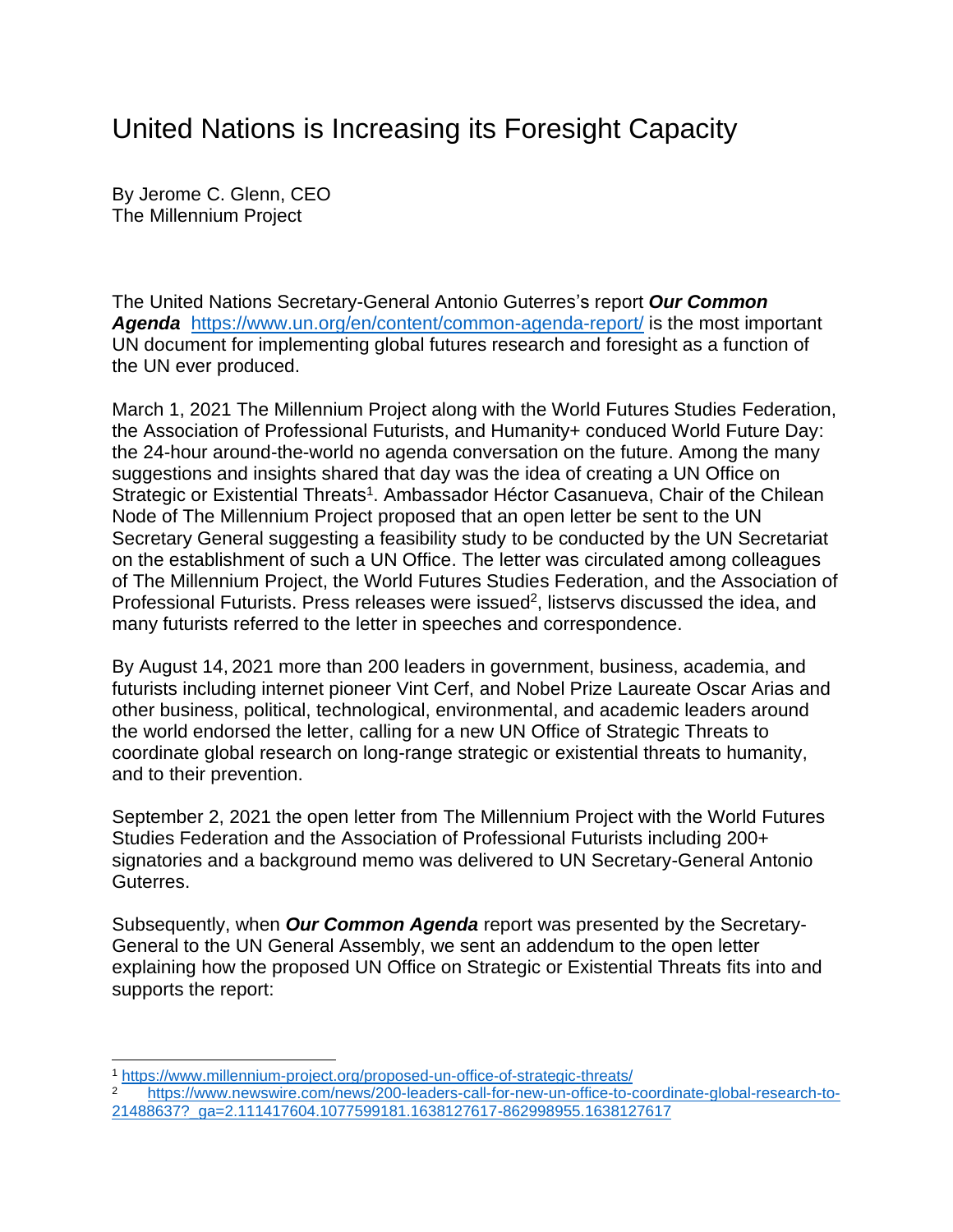### **STATEMENT OF SUPPORT FOR "OUR COMMON AGENDA"**

From The Millennium Project, World Futures Studies Federation, and the Association of Professional Futures, as addendum to our open letter to the UN Secretary-General Antonio Guterres electronically delivered September 2, 2021 and endorsed by 202 leaders around the world.

- 1. We celebrate the UN Secretary-General Antonio Guterres report on "Our Common Agenda", delivered this month to the 76º General Assembly. This UN grand strategy calls for many excellent improvements including a Futures Lab, Summit on the Future, and better preparation to prevent and respond to major global risks.
- 2. This new emphases on global strategic foresight for humanity is unique in the history of the United Nations and world.
- 3. We fully agree with the proposal of the Secretary-General that It will be important for the United Nations to issue a Strategic Foresight and Global Risk Report on a regular basis, and propose an Emergency Platform, to be convened in response to complex global crises.
- 4. We consider that the proposal of 202 leaders from around the world that we presented a few days ago to the Secretary General, calling for a new UN Office to coordinate global research to prevent human extinction, corresponds precisely to the spirit and context of the Report "Our Common Agenda."
- 5. Although the proposed UN Office is to identify threats to the extinction of humanity and how to prevent them, The Millennium Project keeps track of where we are winning (education, longevity, poverty reduction, etc.) and losing (environment, organized crime, concentration of wealth, social unrest and terrorism, etc.). Our trend analysis shows humanity is winning more that losing, but where are losing is very serious, and one area needing improved research are the threats to long-range human survival.
- 6. We declare ourselves willing to collaborate in its implementation, making available our entire collection of studies and research over the past 26 years, and the capacity of The Millennium Project, a transdisciplinary foresight think tank that has developed a global network of 68 Nodes (groups of future-oriented individuals and institutions) around the world that have involved over 4,500 experts in its research and follow-up actions, who collaborate daily in future studies for the anticipation and prevention of strategic threats to humanity. It mobilizes its decentralized resources to promote foresight concepts and methods around the world.
- 7. Specifically, The Millennium Project can contribute to these initiatives and strategic foresight (point 6) in Commitment 8 of the Common Agenda.
- 8. We propose that the UN Secretariat conducts a feasibility study of the idea of a small office to collect, coordinate, and support research on the threats to human extinction and prevention strategies, and address questions of where in the potential changes in the UN system this might fit.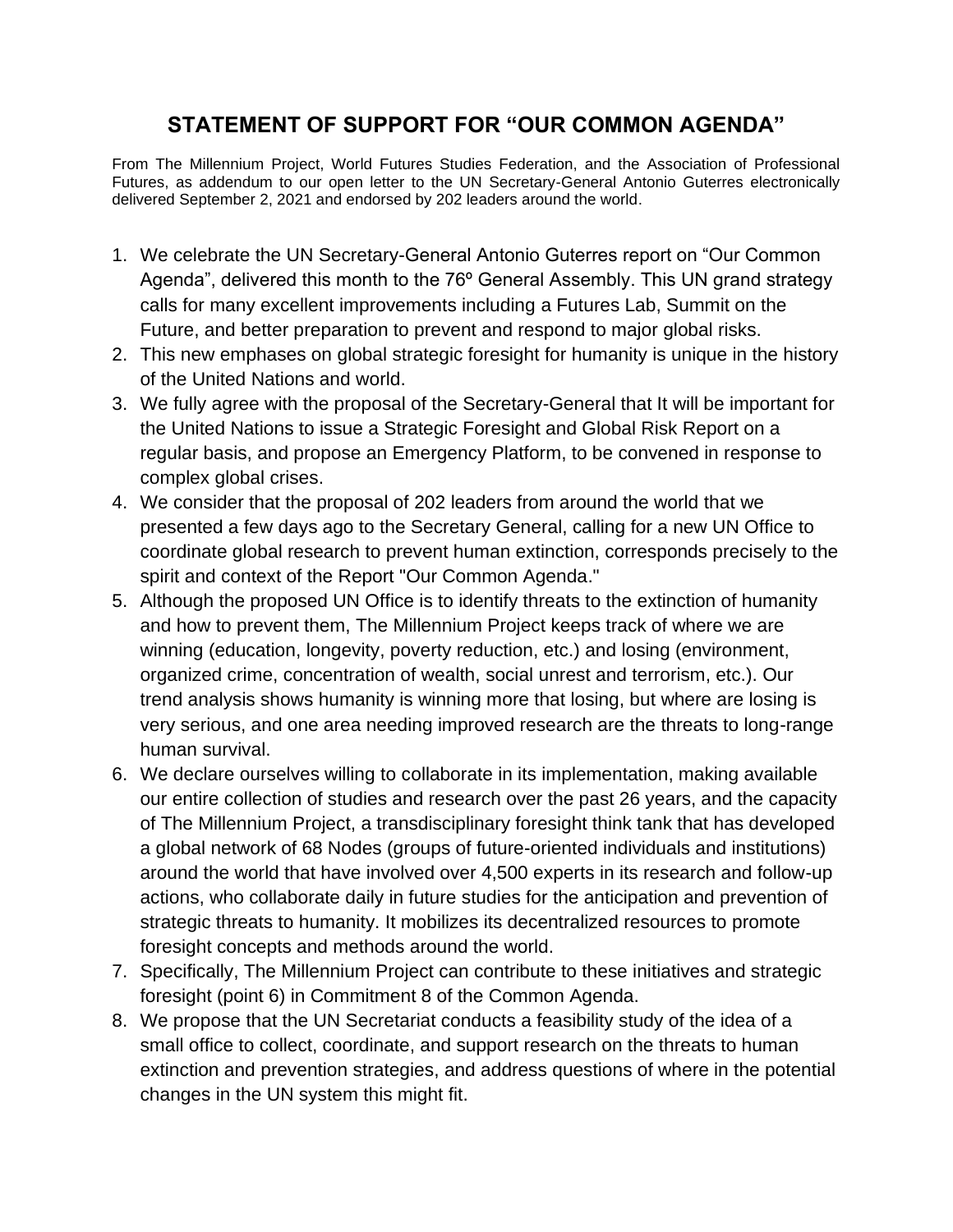- 9. We intend to submit a brief on these threats to your office in the next few days:
	- Weakening of the Earth's magnetic shield that protects us from deadly solar radiation
	- Massive discharges of hydrogen sulfide (H2S) from de-oxygenated oceans, caused by advanced global warming
	- Malicious nanotechnology (including the "gray goo" problem)
	- Loss of control over future forms of artificial intelligence
	- A single individual acting alone, who could one day create and deploy a weapon of mass destruction (most likely from synthetic biology)
	- Nuclear war escalation
	- Uncontrollable, more-severe pandemics
	- A particle accelerator accident
	- Solar gamma-ray bursts
	- An asteroid collision
- 10.International cooperation on such research is crucial, especially on how to address these threats. We plan to discuss the proposed UN Office of Strategic Threats around the world through our next **State of the Future** report (20<sup>th</sup> edition) that is translated into several languages and used as a basis for many conferences, workshops, university courses, training programs, and make their results available to the General Secretariat, to contribute to the objectives of "Our Common Agenda."

Sincerely,



A brief on ten examples of strategic or existential threats was also delivered to the UN Secretary-General:

#### **Loss of control over future forms of artificial intelligence**

If the initial conditions of Artificial General Intelligence (AGI) are not "right," it could evolve into the kind of Artificial Super Intelligence (ASI) that **Stephen Hawking**<sup>i</sup>, Elon [Musk](https://techcrunch.com/2020/02/18/elon-musk-says-all-advanced-ai-development-should-be-regulated-including-at-tesla/)<sup>ii</sup>, and [Bill Gates](https://www.bbc.com/news/31047780)<sup>iii</sup> have warned could threaten the future of humanity. Artificial Narrow Intelligence (ANI) is the kind of AI we have today: each software application has a single specific purpose. AGI is similar to human capacity in novel problem-solving whose goals are set by humans. ASI would be like AGI, except that it may emerge from AGI and sets its own goals, independent of human awareness or understanding. It may take [ten to twenty years](https://www.technologyreview.com/2020/10/15/1010461/artificial-general-intelligence-robots-ai-agi-deepmind-google-openai/)<sup>iv</sup> to create AGI. Since it may take that much time to create a global governance system to make sure the initial conditions are right, then we should begin working to create such global governance now. Intense pressures of competition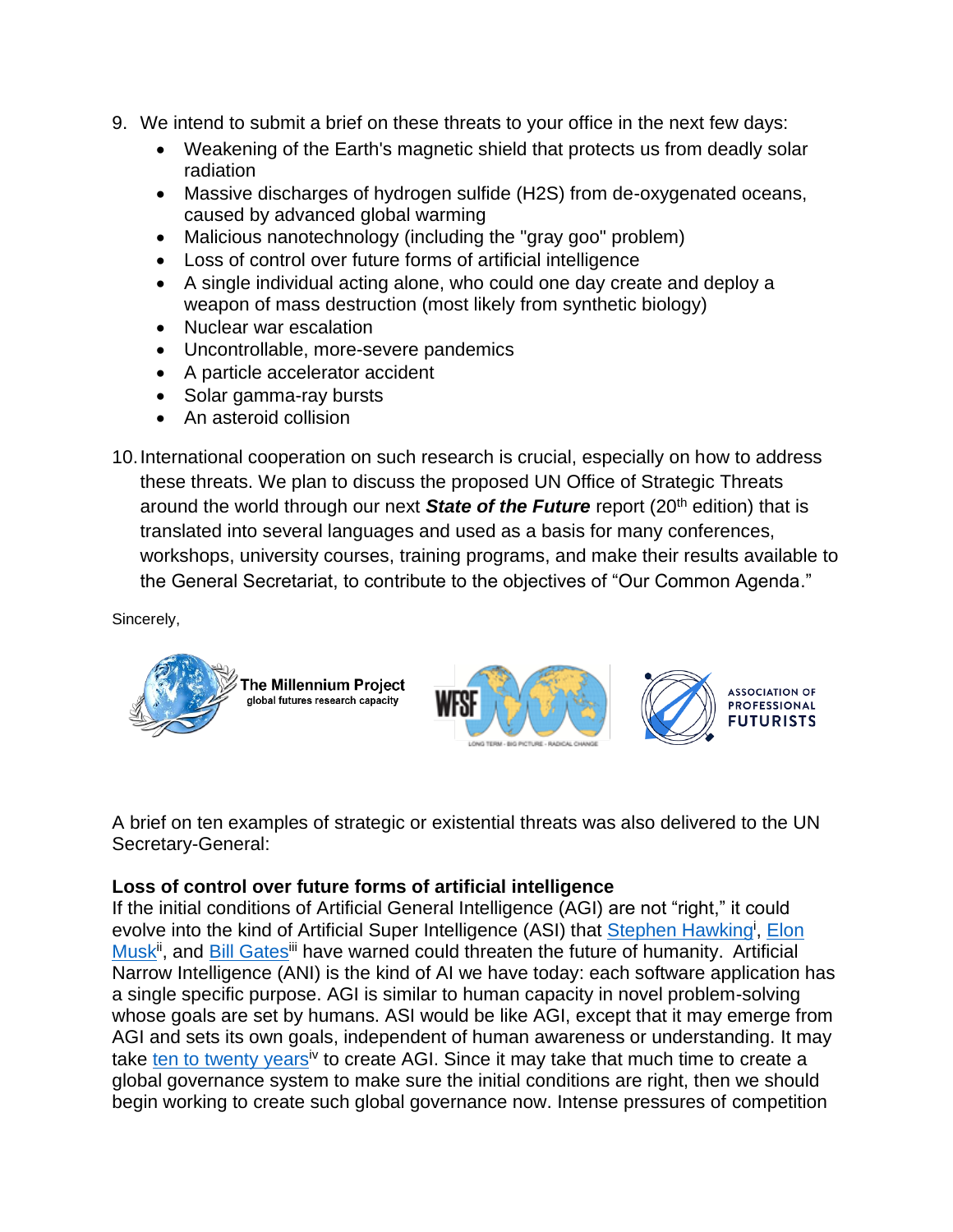among corporations and states for advanced AI could lead to inadequate initial conditions without such global governance.

#### **Massive discharges of hydrogen sulfide (H2S) from de-oxygenated oceans, caused by advanced global warming**

Global warming is beginning to change ocean currents. If this trend continues, water conveyors that bring oxygen to the bottom of the ocean will stop. Micro-organisms that proliferate without oxygen emit hydrogen sulfide (H2S – a deadly gas) when they die. This, plus ozone depletion, may have killed 97% of life during the [Permian extinction](https://www.sciencedirect.com/science/article/abs/pii/S0921818112001452)<sup>v</sup>. Also in our future could be desperate attempts at geoengineering that go astray.

### **Weakening of the Earth's magnetic shield that protects us from deadly solar radiation**

The Earth's magnetic fields weaken as the magnetic poles reverse. The last reversal was [42 million years ago](https://www.sciencenews.org/article/earth-magnetic-field-reversal-mass-extinctions-environment-crisis)<sup>vi</sup>, and scientists predict the Earth is due for another one. The process of reversal can take hundreds of years, during which time humanity and all life will be [vulnerable to deadly radiation](https://www.sciencedirect.com/science/article/abs/pii/S1342937X16000319)<sup>vii</sup>. worldwide.

#### **Malicious nanotechnology (including the "gray goo" problem)**

There are two approaches to nanotechnology: big machines, making nanotech that we have today, and atomically precise manufacturing and self-assembly that we do not have yet. Theoretically, the second version could take  $CO<sub>2</sub>$  from the air, strip out the oxygen, and make massive carbon nano- tech structures, with nothing to stop it. This uncontrolled self-assembly is referred to as the [gray goo problem](https://iopscience.iop.org/article/10.1088/0957-4484/15/8/001)<sup>viii</sup>.

### **A [single individual acting alone,](https://ebooks.iospress.nl/volumearticle/46280) could one day create and deploy a weapon of mass destruction (most likely from synthetic biology)**

Synthetic biology that mixes genetic material from different species could make a new kind of virus living outside the body for deployment around the world, with a long incubation period. National technical means can identify and disrupt such actions, but probably not all. Improving applications of cognitive science and child development psychology could reduce such insane people, but not all. Families and communities can also help reduce the number of such mass killers. Technologies will continue to become more powerful, decentralized, and [easier to use](https://books.google.com/books?id=bUbiDgAAQBAJ&pg=PA161&lpg=PA161&dq=A+single+individual+acting+alone,+who+could+one+day+create+and+deploy+a+weapon+of+mass+destruction&source=bl&ots=7msNSpXKBq&sig=ACfU3U3APQVobcrXZUL6EFfBbXwHA2-yHA&hl=en&sa=X&ved=2ahUKEwix7OTi74nzAhUCFVkFHV-rCQcQ6AF6BAgCEAM#v=onepage&q=A%20single%20individual%20acting%20alone%2C%20who%20could%20one%20day%20create%20and%20deploy%20a%20weapon%20of%20mass%20destruction&f=false)<sup>ix</sup>, so strategies to prevent misuses should increase—globally—as well.

#### **Nuclear war escalation**

Although nuclear war was prevented between the USSR and the USA, the number of countries with nuclear weapons has grown to nine: United States, Russia, France, China, the United Kingdom, Pakistan, India, Israel, and North Korea. Since there are political tensions among several of these the possibility of war is not zero. In addition to deadly radiation, [Carl Sagan](https://www.atomicarchive.com/science/effects/nuclear-winter.html)<sup>x</sup> and other scientists explained that firestorms created by the nuclear explosions would fill the atmosphere with sufficient smoke, soot, and dust circling the globe interrupt plant photosynthesis stopping food supply.

#### **New Uncontrollable, more-severe pandemics**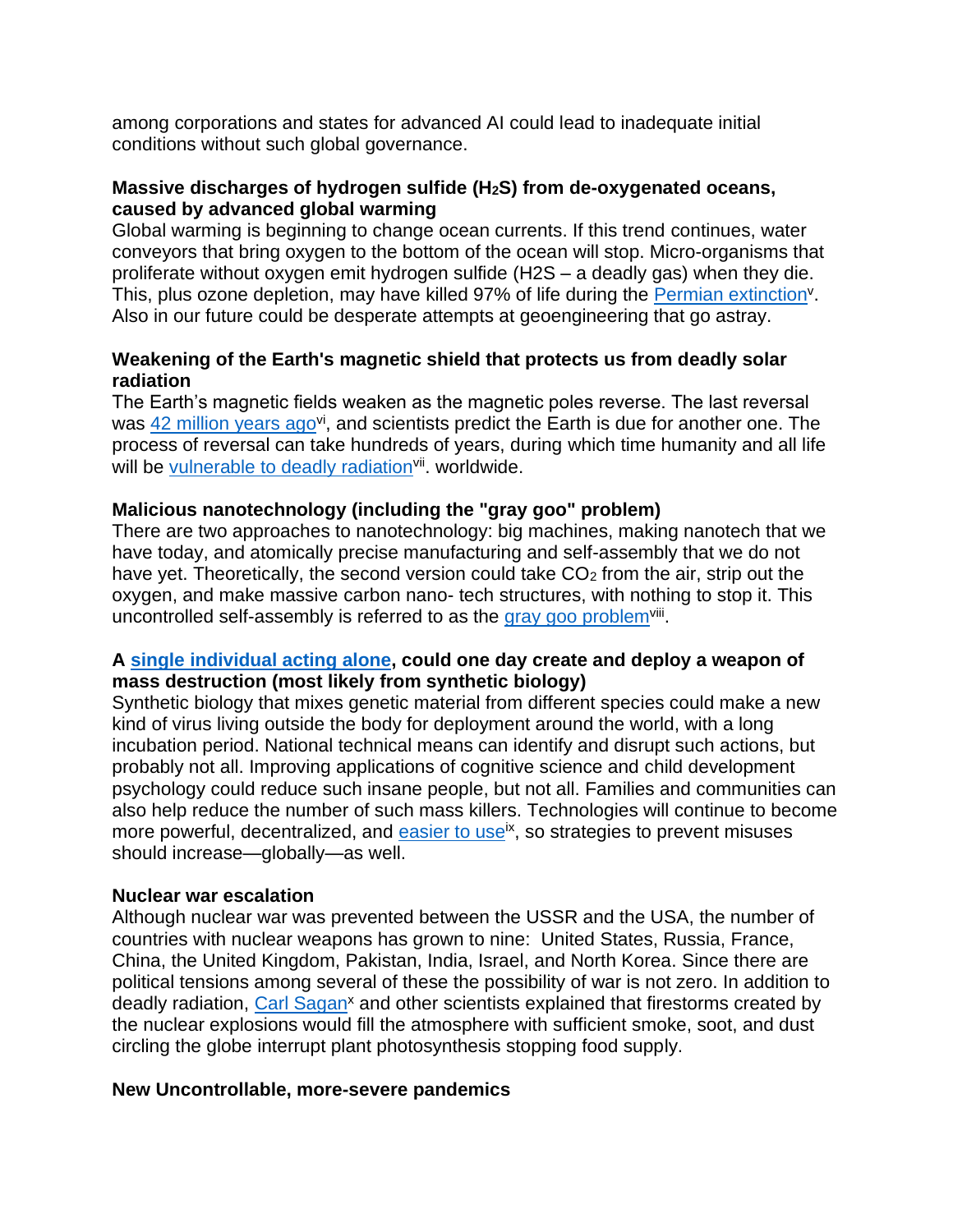As synthetic biological research advances and proliferates, the ability to create (by accident or design) immune pathogens that continually mutate increases the possibility, although remote, of human extinction. Human-caused environmental changes could also lead to pathogens that could also lead to our **extinction<sup>xi</sup>.** While no single pandemic is likely to extinguish humanity, they may do so in combination with other catastrophic threats.

#### **Particle accelerator accident**

Some scientists consider it possible that future participle accelerator experiments could [possibly](https://www.sciencealert.com/earth-could-be-crushed-to-the-size-of-a-soccer-field-by-particle-accelerator-experiments-says-astronomer)<sup>xii</sup> destroy the Earth and even open a **blackhole<sup>xiii</sup> or create a phase transition** which could tear the fabric of space. Cold Spring Harbor Laboratory altered is research program when they found an extremely unlikely chance of opening a blackhole, but they determined the possibility was not zero.

#### **Gamma-ray bursts**

When [two stars collide](https://www.space.com/13221-space-collisions-earth-extinctions-gamma-ray-bursts.html)<sup>xiv</sup>, a gamma-ray burst originating thousands of light years away, could sufficiently damage the protective ozone layer to kill life on Earth. According to Dr. Adrian Melott of the Department of Physics and Astronomy at the University of Kansas, "We don't know exactly when one came, but we're rather [sure it did](https://www.nasa.gov/vision/universe/starsgalaxies/gammaray_extinction.html)<sup>xv</sup> come—and left its mark." The WR 104 star system could cause such a gamma-ray burst in the future. The Sun could also emit high-energy flares, damaging our ozone layer.

#### **An asteroid collision**

An asteroid large enough to end humanity missed the Earth by six hours on March 23, 1989. If it would have hit the Earth, the impact would have been the equivalent of a thousand of our most powerful nuclear bombs. NASA is identifying and tracking such threats now. Although some have proposed attacking an asteroid with an explosive device, that could result in multiple hits on the Earth. Instead, research to find effective ways to change its course may prove safer.<sup>xvi</sup>

"If humans one day become extinct from a catastrophic collision…Not because we lacked the brain power to protect ourselves but because we lacked the foresight. The dominant species that replaces us in post-apocalyptic Earth just might wonder, as they gaze upon our mounted skeletons in their natural history museums, why large headed Homo sapiens fared no better than the proverbially pea-brained dinosaurs."

-- Neil deGrasse Tyson (from [Lifeboat Foundation](https://lifeboat.com/ex/asteroidshield#overview)<sup>xvii</sup>)

SG Antonio Guterres responded by asking that I meet with Ayaka Suzuki, Director of the Strategic Planning and Monitoring Unit in the Executive Office of the Secretary-General (EOSG) and the staff responsible for implementing the Common Agenda. A series of meetings have occurred to date focusing on how to the help implementation of the six foresight elements of the Common Agenda:

1. UN Summit on the Future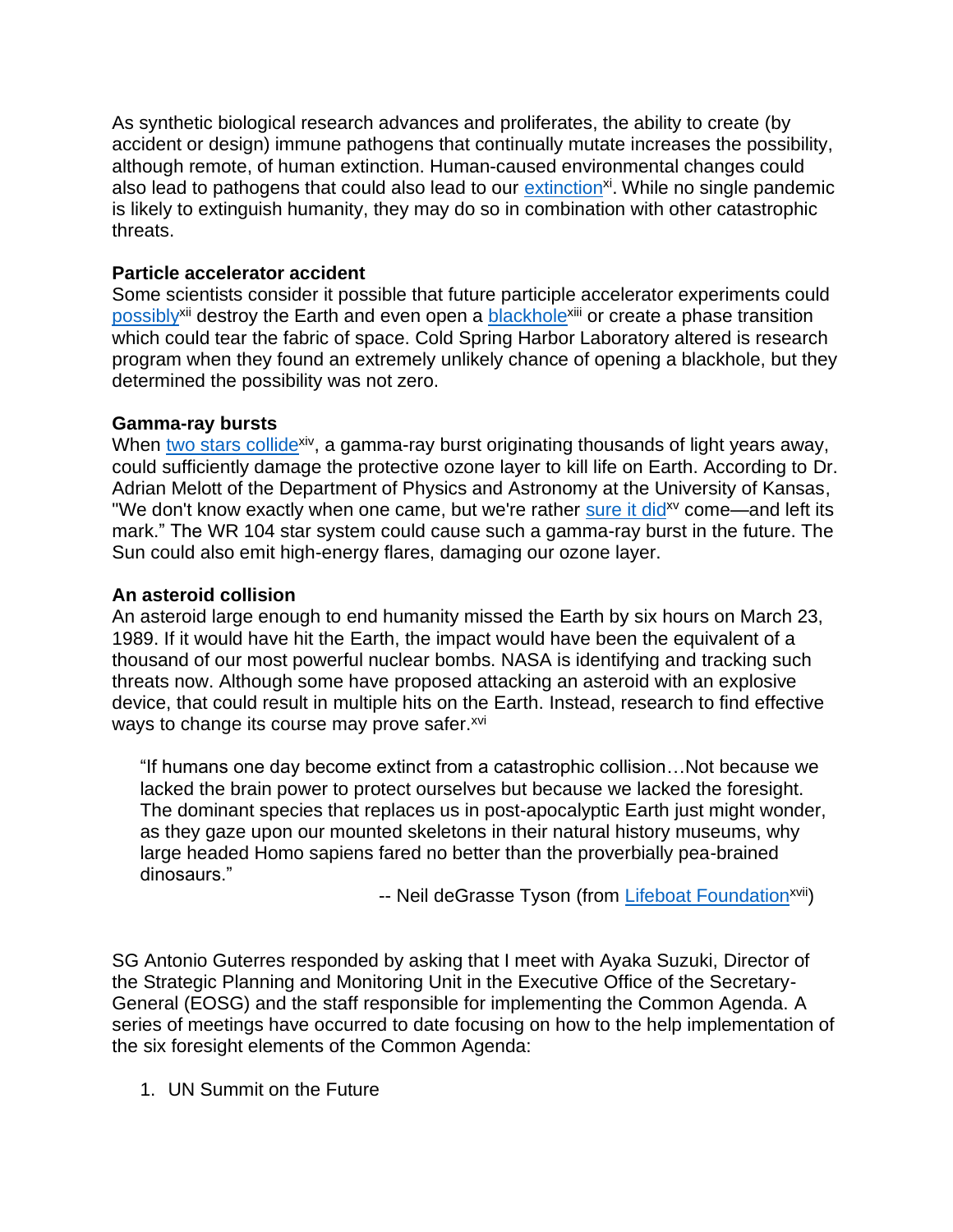- 2. Futures Lab
- 3. High-level Advisory Board led by former Heads of State and/or Government
- 4. Special Envoy for Future Generations
- 5. Trusteeship Council as a multi-stakeholder foresight body
- 6. Strategic Foresight and Global Risk Report every five years

Section B of the report, addressing Major Risks of Our Common Agenda item 98 says:

"An effort is warranted to better define and identify the extreme, catastrophic and existential risks that we face. We cannot, however, wait for an agreement on definitions before we act. Indeed, there is an ethical imperative to act in a manner compatible with the dignity of human life, which our global governance systems must follow, echoing the precautionary principle in international environmental law and other areas. The cost of being prepared for serious risks pales in comparison with the human and financial costs if we fail."

Hence, the thrust of the proposed UN Office of Strategic Treats is in the UN report. The question is how it and other foresight elements can be implemented. Asking your Minister of Foreign Affairs to have their Permanent Representative to the UN endorse the report in the UN General Assembly could help prevent this report from being one more left on the shelf to gather dust. We have never had a UNSG so aware of the role of foresight and willing to put it out front in UN reform.

Futurists should make a major effort to support this so that it is not one more opportunity that slips through our fingers. The Millennium Project will include the proposed UN Office on Strategic and Our Common Agenda in its next *State of the Future* (20th edition) report. This is translated into several languages and used as a basis for many conferences, workshops, university courses, training programs around the world. In the meantime, please read UN's Our Common Agenda and share your views with your Ministry of Foreign Affairs.

# **Appendix:**

Open letter proposal the UN Secretary-General to create a United Nations Office on Strategic Threats

September, 2021 Secretary-General Antonio Guterres United Nations

Dear Mr. Secretary-General:

Long-range strategic threats to the survival of humanity are well-documented, ranging from the potential of advanced artificial intelligence growing beyond human control to weakening magnetic fields that protect life on Earth.

Although the United Nations includes agencies that are addressing many of the problems facing humanity today, there is no central office to identify, monitor, anticipate, and coordinate research on long-term strategic threats to humanity.